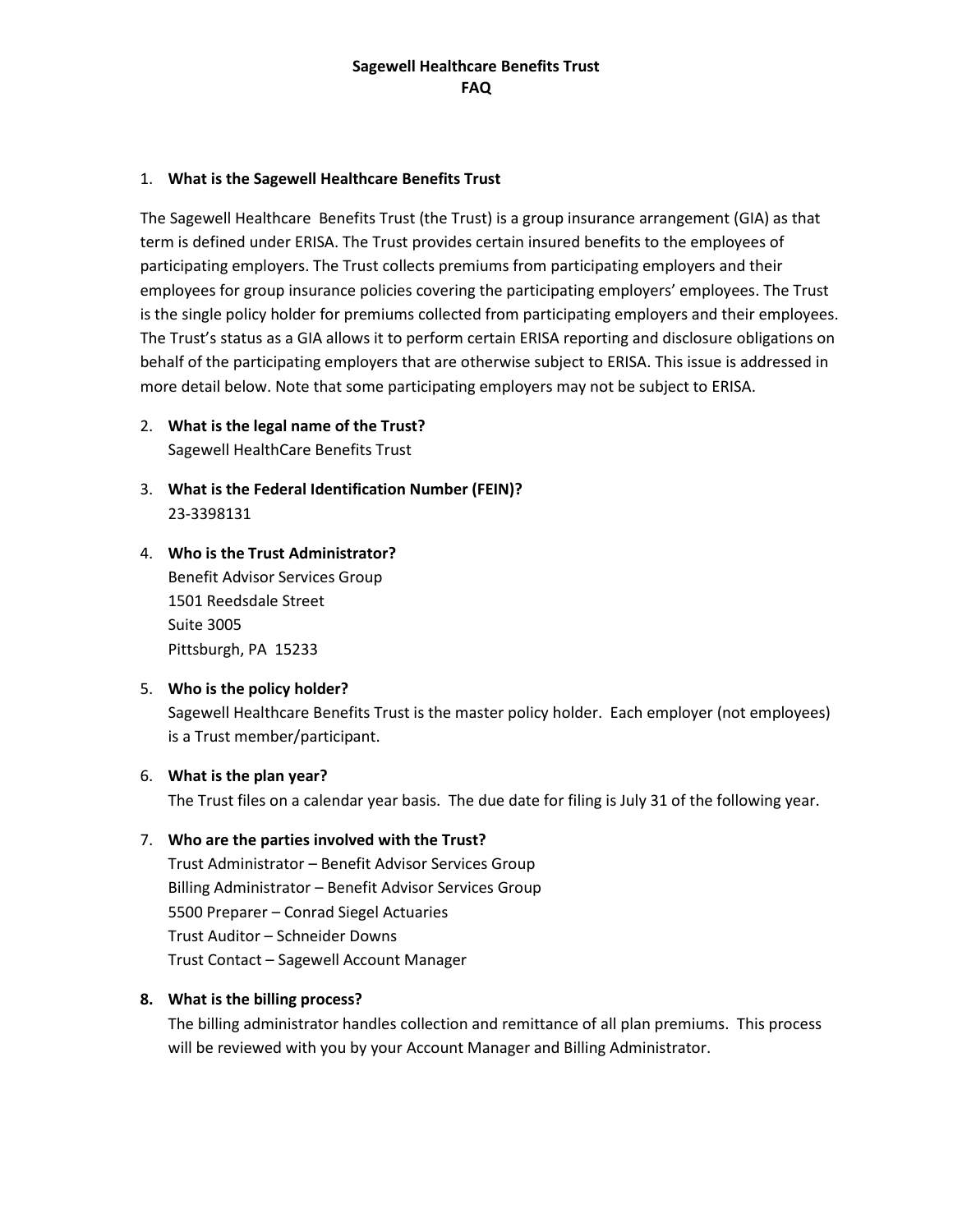## 9. **Who prepares, manages, and distributes the plan-related information?**

The Sagewell Healthcare Benefits Trust, through the Plan Administrator, will provide participating employers with the insurance carrier prepared Summary Plan Description (SPD) specific to the Trust benefits. Participating employers are responsible for distributing all planrelated documents to plan participants. Participating employers should contact their Alliant representative or consult their own advisors with additional questions on distributing planrelated information.

# **10. What is the 5500 process?**

- a. The 5500 is filed by Sagewell Healthcare Benefits Trust, the Trust policy holder. The Trust will file on behalf of all the members of the Trust subject to ERISA. The individual members of the Trust should not file a 5500 for the plans that are held in the Trust. There is not an individual 5500 filed for each member, it is one 5500 which includes all members. Under the ERISA rules governing GIAs, the Trust files as Direct Filing Entity (DFE), Code G (Group Insured Arrangement).
- b. The filing date is July 31 and the Trust makes every effort to file on time.
- c. The 5500 is prepared by Conrad Siegel Actuaries, an independent third party, and is reviewed and signed by the Trust Administrator. As a DFE filer, we are also required to have an audit performed annually by a public accounting firm (Schneider Downs).

# 11. **As a Trust member, will I receive a Schedule A?**

No. The carriers will provide a Schedule A for each policy held by the Trust. Some policy numbers are specific to a particular member and some policy numbers cover multiple members.

## 12. **What should I do if we receive a Schedule A for a plan covered by the Trust?**

You do not need to do anything other than forward the Schedule A to your Sagewell/Alliant Account Manager and they will forward to the Trust Administrator.

# **13. How do I know that our organization has been included in the 5500 filing?**

a. In mid-August, after the Trust Administrator has received the Summary Annual Report (SAR) from the third party preparer, the Trust Administrator will send the following communication to all Trust members/participants:

*Dear Trust Participant:*

*Attached, for your review, are the following documents:*

*1. The Summary Annual Report (SAR), which is issued annually following completion of the Independent Auditor's Report and the filing of IRS Form 5500*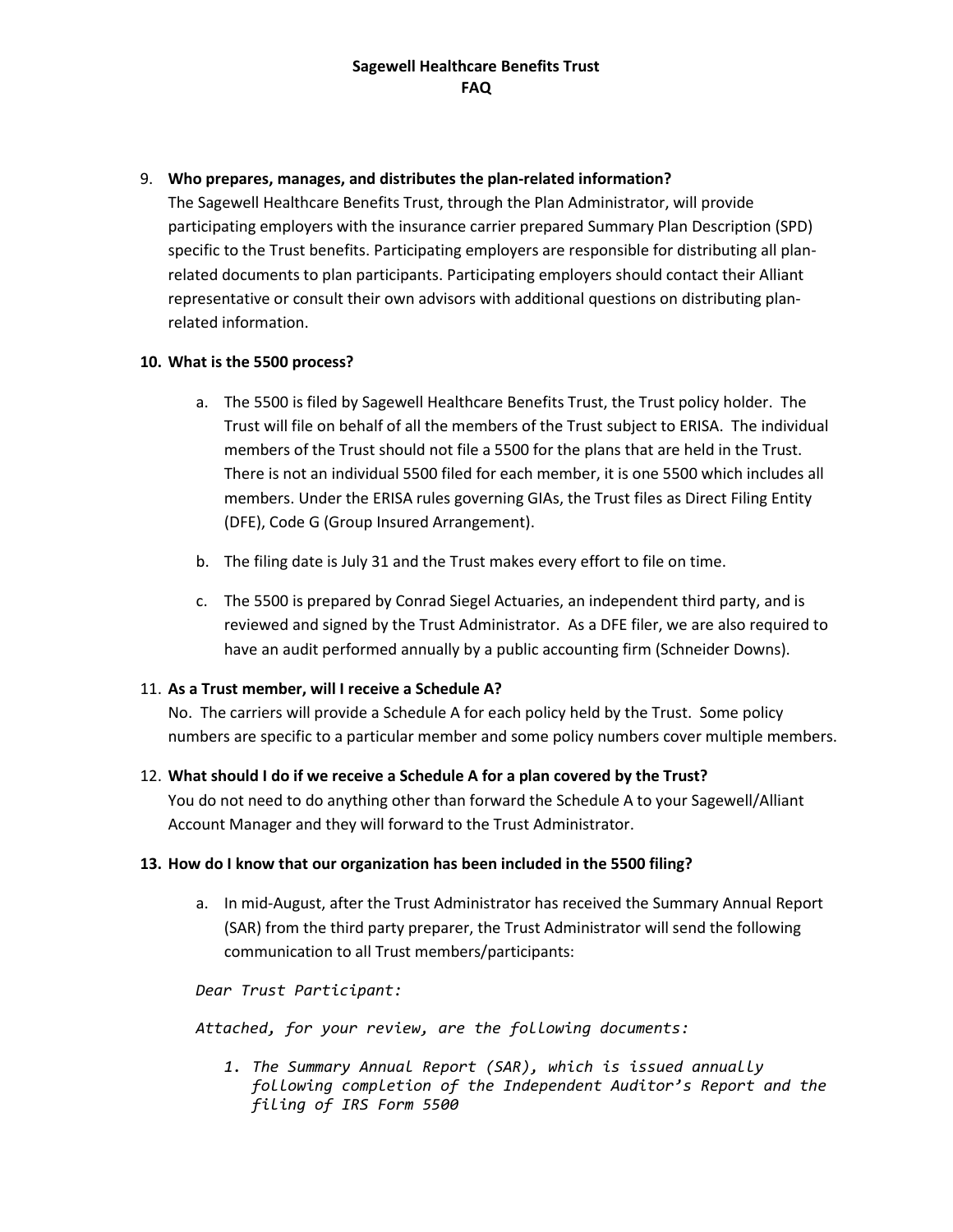*2. Form 5500 – Part I and Part II*

*In addition to these items, the following Schedules are part of our filing: Schedules A, C, D, and H*

*Form 5500 was filed on time and in compliance with the filing deadline of July 31, 20XX set by the US Department of Labor. The complete filing is available for your review at the US Department of Labor website via the following link [http://www.efast.dol.gov](http://www.efast.dol.gov/) (enter HealthCare Organizations' Benefits Trust as Plan Name). Alternatively, if you would like to see any of the schedules referenced above, please contact me directly and we will provide that to you.*

Participating employers subject to ERISA are responsible for distributing a copy of the SAR to all plan participants. The SAR must be distributed to all participants within two (2) months after the due date of the return.

b. Part II of Schedule D of the 5500 provides a listing of all the plan participants. Participating employers subject to ERISA will be included as part of this listing.

### 14. **What if our organization joins the Trust in the middle of our plan year?**

The Trust assumes filing responsibility from the effective date of the plan. You are responsible for filing a short-year 5500 that covers the time period up to the effective date of joining the Trust. Form 5500 must be filed by the last day of the  $7<sup>th</sup>$  calendar month after the end of the plan year, including if the plan has a short plan year.

Example: Organization plan year prior to joining the Trust is Jan – Dec. Organization joins the Trust September 1. The organization would file a short-year 5500 for Jan – August and the Trust would include the organization in the filing for September – December.

Consult your tax advisor or Account Manager if you have additional questions regarding the timing and completion of your Forms 5500. If you would happen to receive any correspondence about these programs from the Department of Labor or the Internal Revenue Service, we will be happy to review and discuss it with you.

### 15. **Who administers claims?**

Claim benefit payment decisions are made by the carrier, within the scope of your individual contract. The Trust is not the claims Fiduciary.

### 16. **Is this a risk bearing Trust?**

No. This Trust is fully insured and non-participating. There is no deficit risk, and as a result there are no barriers to entry or exit.